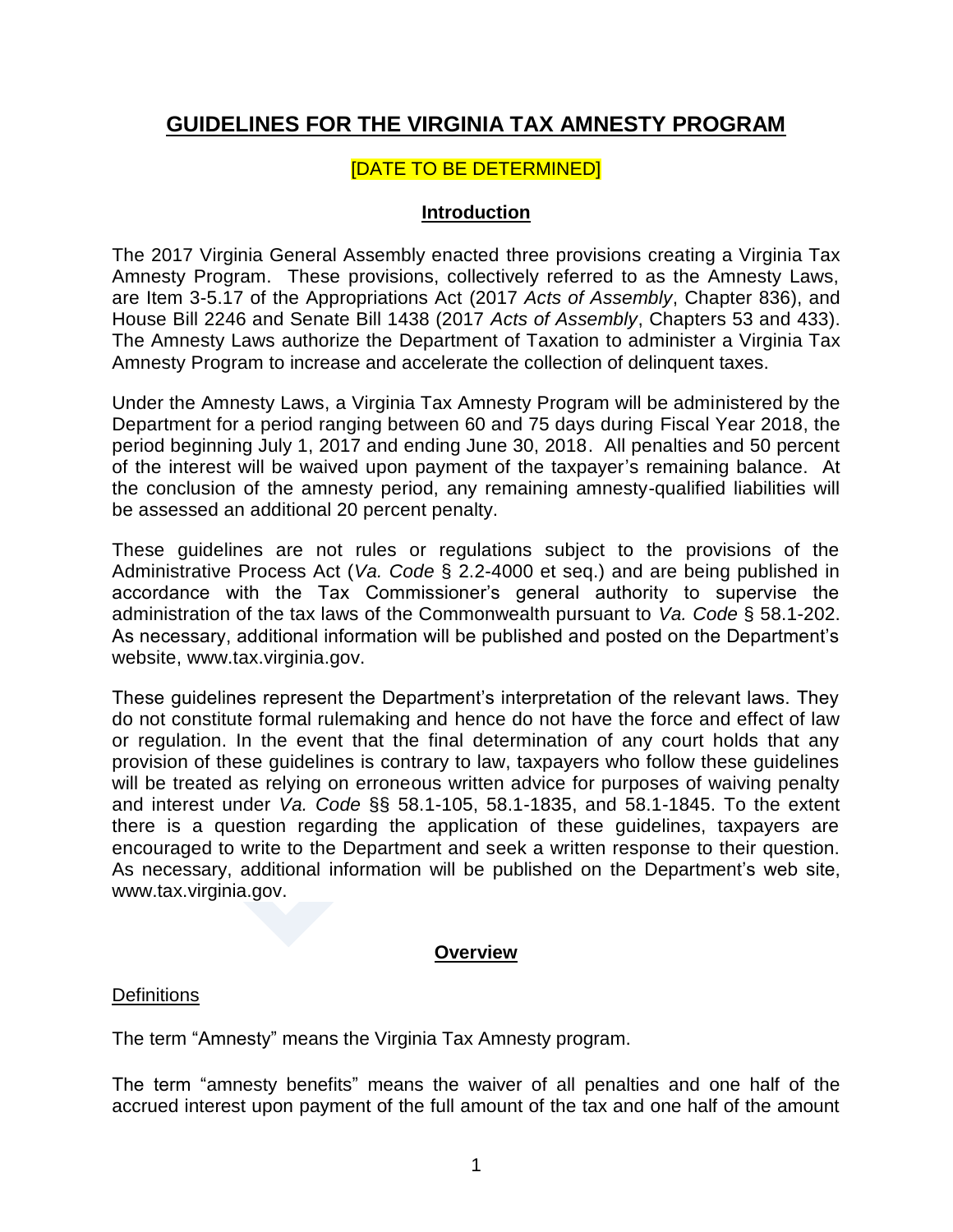of interest due pursuant to *Va. Code* § 58.1-1840.2(D)(2). The waiver of post-amnesty penalties applied after the 2003 and 2009 Amnesty programs are included in the term "amnesty benefits."

The term "amnesty eligible" as applied to any tax bill, tax assessment or delinquent return liability means that such bill, assessment, or return liability meets the eligibility requirements set forth in the "Eligibility" section of these guidelines.

#### **Generally**

The Virginia Tax Amnesty program will run for a **[PERIOD TO BE DETERMINED]**. Generally, taxes administered or collected by the Department are eligible for Amnesty.

For amnesty eligible tax assessments or delinquent return liabilities, all penalties and one half of the accrued interest will be waived upon payment of the full amount of the tax and one half of the amount of interest due. The penalties that may be waived include post-amnesty penalties applied after the 2003 and 2009 Amnesty programs. If an assessment or delinquent return is not eligible for amnesty benefits, or if a taxpayer does not comply with the requirements of Amnesty, penalties and interest will not be waived.

At the conclusion of the amnesty period, any tax liability that was eligible for amnesty benefits but remains unpaid will be subject to a 20 percent post-amnesty penalty. The penalty applies to unpaid taxes only, not to outstanding balances of penalties or interest. The 20 percent amnesty penalty will be in addition to all other penalties.

# **Eligibility**

Generally, individuals and businesses may participate in Amnesty to satisfy tax bills and file delinquent returns for taxes that are administered or collected by the Department. In order to qualify, bills must be related to an amnesty eligible period and have an assessment date on or before **[DATE TO BE DETERMINED]**, while returns must be applicable to an eligible period. Eligible taxable periods are calculated from the original due date of the tax return, without consideration of filing extensions. A complete list of the taxes and periods eligible for Amnesty is detailed below.

| Tax                                       | <b>Periods Eligible for Amnesty</b> |
|-------------------------------------------|-------------------------------------|
| Aircraft Sales and Use Tax (Dealers)      | <b>[DATE TO BE DETERMINED]</b>      |
| Aircraft Consumer Use Tax                 | <b>IDATE TO BE DETERMINEDI</b>      |
| Apple Excise Tax                          | <b>[DATE TO BE DETERMINED]</b>      |
| <b>Bank Franchise Tax</b>                 | <b>[DATE TO BE DETERMINED]</b>      |
| <b>Business Consumer's Use Tax</b>        | <b>IDATE TO BE DETERMINEDI</b>      |
| Cable Television Public Rights-of-Way Fee | <b>[DATE TO BE DETERMINED]</b>      |

## Eligible Periods for the Virginia Tax Amnesty Program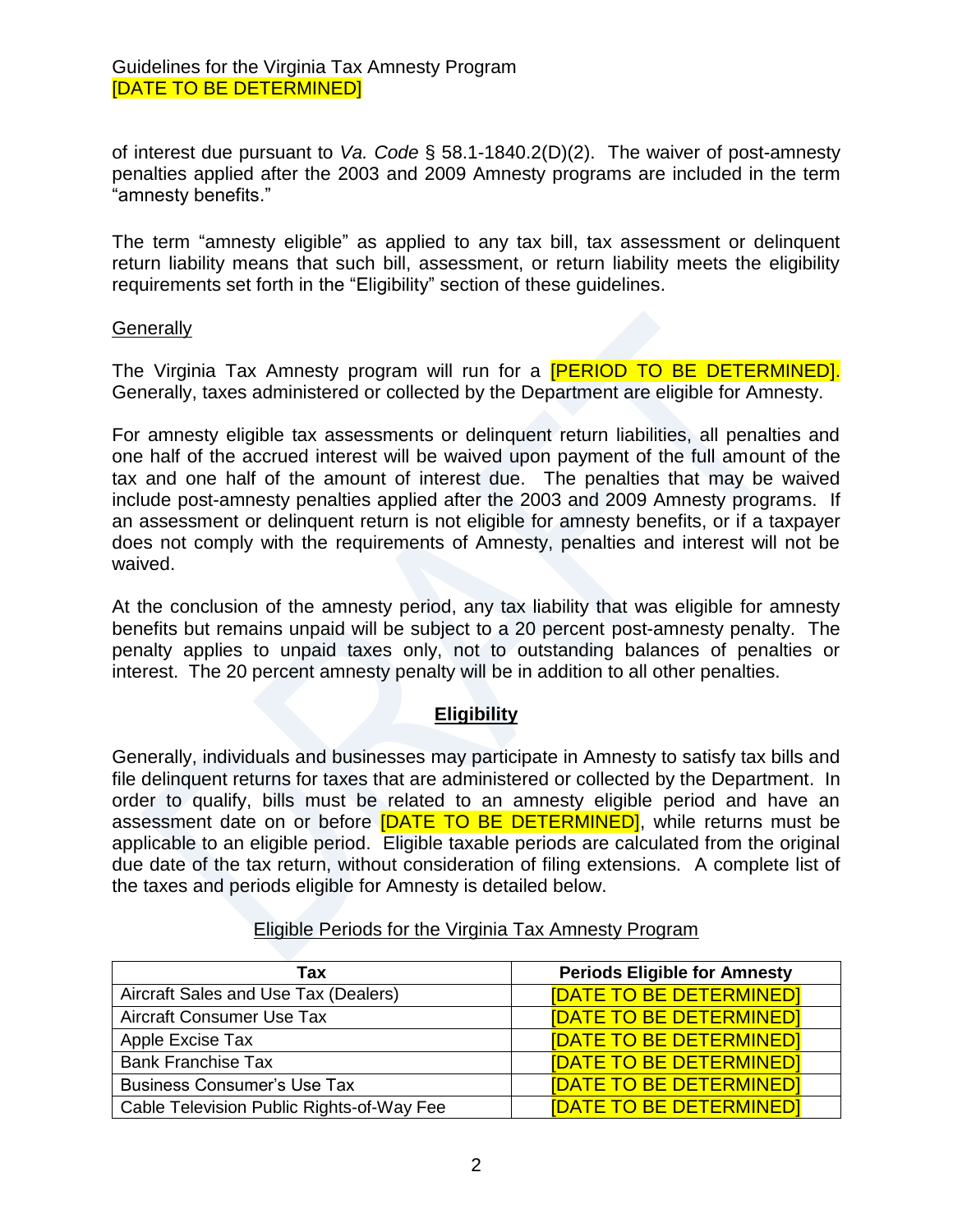#### Guidelines for the Virginia Tax Amnesty Program [DATE TO BE DETERMINED]

| <b>Tax</b>                                                  | <b>Periods Eligible for Amnesty</b> |
|-------------------------------------------------------------|-------------------------------------|
| Cigarette Tax                                               | <b>[DATE TO BE DETERMINED]</b>      |
| <b>Cigarette Consumer Use Tax</b>                           | <u>IDATE TO BE DETERMINEDI</u>      |
| <b>Communications Sales and Use Tax</b>                     | <b>DATE TO BE DETERMINED</b>        |
| <b>Corn Assessment</b>                                      | <b>DATE TO BE DETERMINED</b>        |
| Corporate Income Tax                                        | <b>DATE TO BE DETERMINED</b>        |
| <b>Cotton Assessment</b>                                    | <b>DATE TO BE DETERMINED</b>        |
| Digital Media Fee                                           | <b>DATE TO BE DETERMINED</b>        |
| Direct Payment Permit Sales and Use Tax                     | <b>DATE TO BE DETERMINED</b>        |
| E-911 Tax on Land Line Telephone Service                    | <b>DATE TO BE DETERMINED</b>        |
| Egg Excise Tax                                              | DATE TO BE DETERMINED]              |
| <b>Employer Income Tax Withholding</b>                      | <b>[DATE TO BE DETERMINED]</b>      |
| <b>Estate Tax</b>                                           | [DATE TO BE DETERMINED]             |
| <b>Fiduciary Income Tax</b>                                 | DATE TO BE DETERMINED               |
| <b>Forest Products Tax</b>                                  | <b>DATE TO BE DETERMINED</b>        |
| Individual Consumer's Use Tax                               | <u> [DATE TO BE DETERMINED]</u>     |
| Individual Income Tax                                       | <b>DATE TO BE DETERMINEDI</b>       |
| <b>Inheritance Tax</b>                                      | <b>DATE TO BE DETERMINED</b>        |
| Insurance Premiums License Tax                              | <b>DATE TO BE DETERMINEDI</b>       |
| <b>Litter Tax</b>                                           | <b>DATE TO BE DETERMINED</b>        |
| Motor Vehicle Fuel Sales Tax                                | <b>DATE TO BE DETERMINED</b>        |
| Motor Vehicle Rental Tax and Fee                            | <b>[DATE TO BE DETERMINED]</b>      |
| Pass-Through Entity Information Return                      | <b>DATE TO BE DETERMINED</b>        |
| <b>Peanut Excise Tax</b>                                    | [DATE TO BE DETERMINED]             |
| <b>Prepaid Wireless Fee</b>                                 | <b>[DATE TO BE DETERMINED]</b>      |
| <b>Recordation Tax</b>                                      | <b>[DATE TO BE DETERMINED]</b>      |
| <b>Retail Sales and Use Tax</b>                             | <b>DATE TO BE DETERMINED</b>        |
| Rolling Stock Tax on Railroads and Freight Car<br>Companies | <b>[DATE TO BE DETERMINED]</b>      |
| <b>Sheep Assessment</b>                                     | <b>DATE TO BE DETERMINED</b>        |
| <b>Small Grains Assessment</b>                              | <b>DATE TO BE DETERMINED</b>        |
| <b>Soft Drink Excise Tax</b>                                | <b>DATE TO BE DETERMINEDI</b>       |
| <b>Tire Recycling Fee</b>                                   | <b>DATE TO BE DETERMINED</b>        |
| <b>Tobacco Products Tax</b>                                 | <b>DATE TO BE DETERMINED</b>        |
| Out-of-State Dealer's Use Tax                               | <b>DATE TO BE DETERMINED</b>        |
| <b>Vending Machine Sales Tax</b>                            | <b>DATE TO BE DETERMINED</b>        |
| <b>Watercraft Sales Tax</b>                                 | <b>DATE TO BE DETERMINED</b>        |
| <b>Watercraft Consumer Use Tax</b>                          | <b>[DATE TO BE DETERMINED]</b>      |

The following are not eligible for amnesty benefits: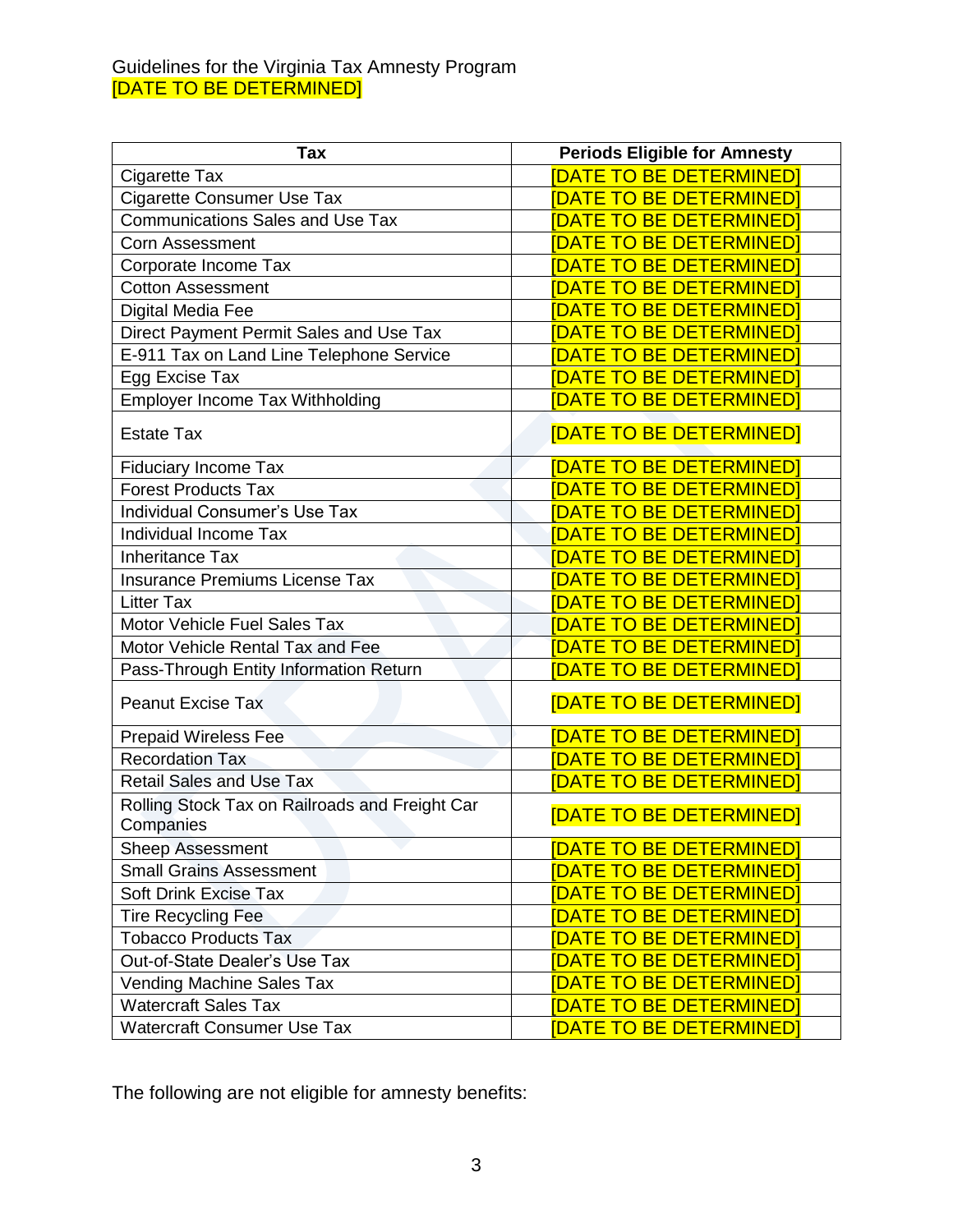- 1. Bills and accounts paid before **[DATE TO BE DETERMINED]**;
- 2. Federal tax assessments;
- 3. Local tax assessments;
- 4. Bills with an assessment date after **[DATE TO BE DETERMINED]**, with certain exceptions for bills issued during the amnesty period (see "Terms" and "Special Cases" below);
- 5. All obligations of a taxpayer under criminal investigation or prosecution for filing a fraudulent return or failing to file a return with the intent to evade the tax;
- 6. All obligations of a taxpayer with an active jeopardy or fraud assessment; and
- 7. Any tax liability attributable to an issue that is the subject of a decision of a Virginia court rendered on or after January 1, 2016 (see "Issues Subject to a Virginia Court Decision on or after January 1, 2016" below).

#### **Terms**

To receive the benefits of Amnesty, the taxpayer must pay all of the tax due and one half of the interest for any amnesty eligible bill or delinquent return. An application form is not required for Amnesty.

Amnesty benefits will be granted on a bill-by-bill or return-by-return basis. For example, if a taxpayer has three outstanding bills and three delinquent returns, but cannot pay all of the tax and half of the interest for all items, the taxpayer may still participate in Amnesty to satisfy some of the amnesty eligible bills and/or delinquent returns. The taxpayer may pay only two amnesty eligible bills under Amnesty and receive amnesty benefits for those bills. Taxpayers are not required to satisfy all outstanding bills and delinquent returns in order to participate.

#### Payments Related to Bills

With respect to amnesty eligible bills with an assessment date on or before **[DATE TO** BE DETERMINED], payments must be postmarked by **[DATE TO BE DETERMINED]** to qualify for amnesty benefits. Payments sent to the Department without a specified bill number will be applied to bills that are amnesty eligible first in order from smallest to largest Amnesty Amount Due and then to non-amnesty eligible bills from newest to oldest.

#### *Example 1*

Taxpayer has four outstanding tax bills, two of which qualify for Amnesty. Bill 1 is not amnesty eligible and the amount due is \$500. Bill 2 is amnesty eligible and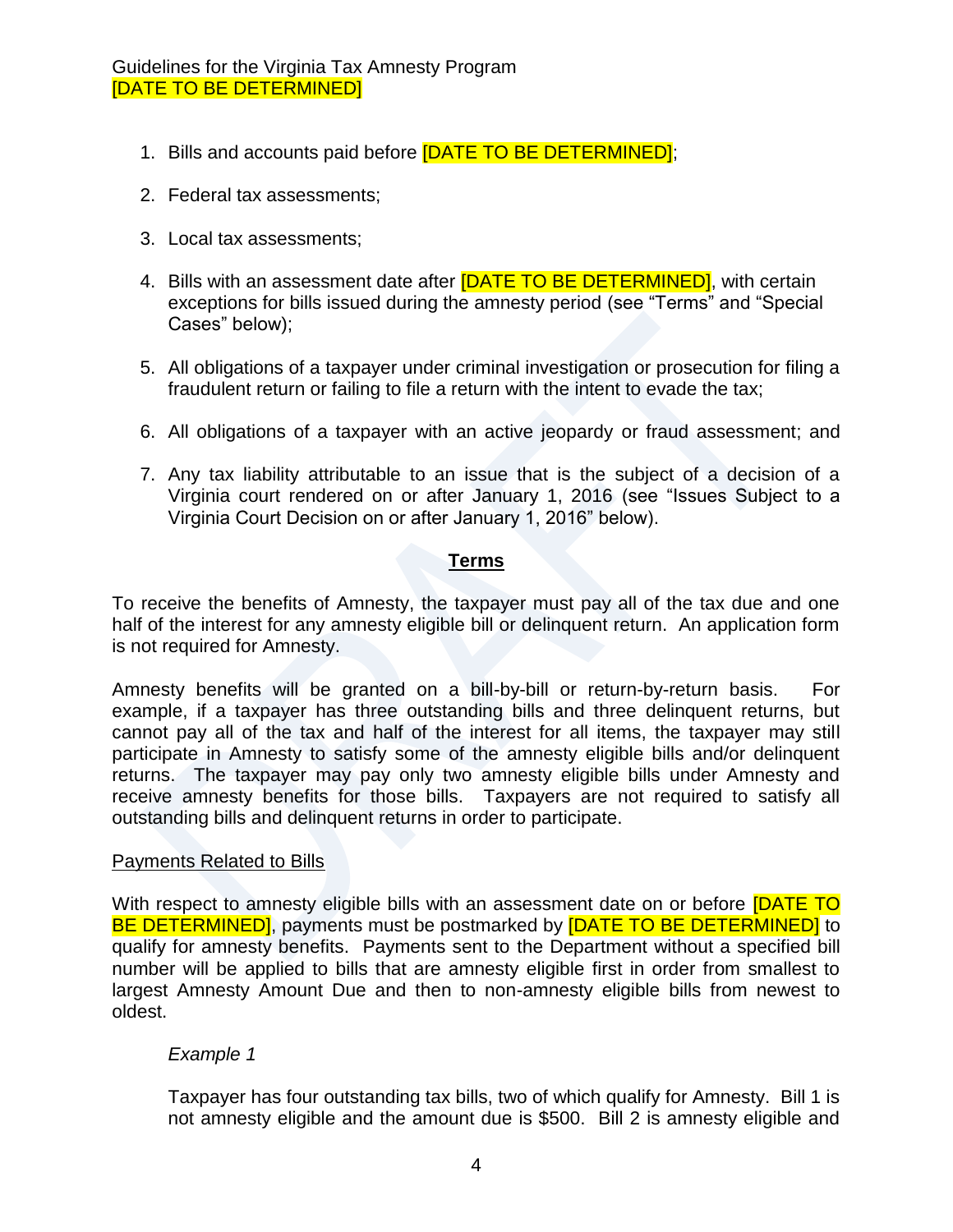the Amnesty Amount Due is \$100. Bill 3 is not amnesty eligible and the amount due is \$100. Bill 4 is amnesty eligible and the Amnesty Amount Due is \$250. Taxpayer sends a payment of \$200 without a specified bill number.

One hundred dollars of the payment will first be applied to Bill 2 as it is the smallest amnesty eligible bill. After Bill 2 is satisfied, the remaining payment amount of \$100 will be applied to Bill 4 as it is the other amnesty eligible bill. No penalty or interest will be waived with respect to Bill 4 because the Amnesty Amount Due was not paid in full.

#### *Example 2*

Taxpayer has four outstanding tax bills, two of which qualify for Amnesty. Bill 1, dated January 3, 2015, is not amnesty eligible and the amount due is \$500. Bill 2 is amnesty eligible and the Amnesty Amount Due is \$100. Bill 3, dated April 3, 2015, is not amnesty eligible and the amount due is \$100. Bill 4 is amnesty eligible and the Amnesty Amount Due is \$250. Taxpayer sends a payment of \$400 without a specified bill number.

One hundred dollars of the payment will first be applied to satisfy Bill 2 as it is the smallest amnesty eligible bill. After Bill 2 is satisfied, \$250 will be applied to satisfy Bill 4 as it is the other amnesty eligible bill. After Bill 4 is satisfied, the remaining payment amount of \$50 will be applied to Bill 3 as it is the newest nonamnesty eligible bill.

#### Payments Related to Returns

In order to receive the amnesty benefits, taxpayers are required to file all relevant tax returns and associated documentation, such as statements of income, W-2's, etc. as would have been required if the return had been filed timely and properly during the amnesty period beginning on [DATE TO BE DETERMINED] and ending on [DATE TO **BE DETERMINED**. Taxpayers who underreported income, or overstated exemptions or deductions must file an amended return during the amnesty period beginning on [DATE TO BE DETERMINED] and ending on [DATE TO BE DETERMINED] to receive amnesty benefits. Payment of any additional tax must accompany the return.

Taxpayers who file returns that are not under audit for an amnesty eligible tax and an amnesty eligible period without payment or with insufficient payment will be assessed for any additional tax, penalties and interest due. If the assessment is paid under the amnesty terms by the end of the amnesty period, or within 30 days of the date the assessment was issued, whichever is later, the taxpayer will receive amnesty benefits. The liability for any assessment generated from an audit of a business for an amnesty eligible period must be paid between **[DATE TO BE DETERMINED]** and **[DATE TO BE DETERMINED** in order for the taxpayer to receive amnesty benefits.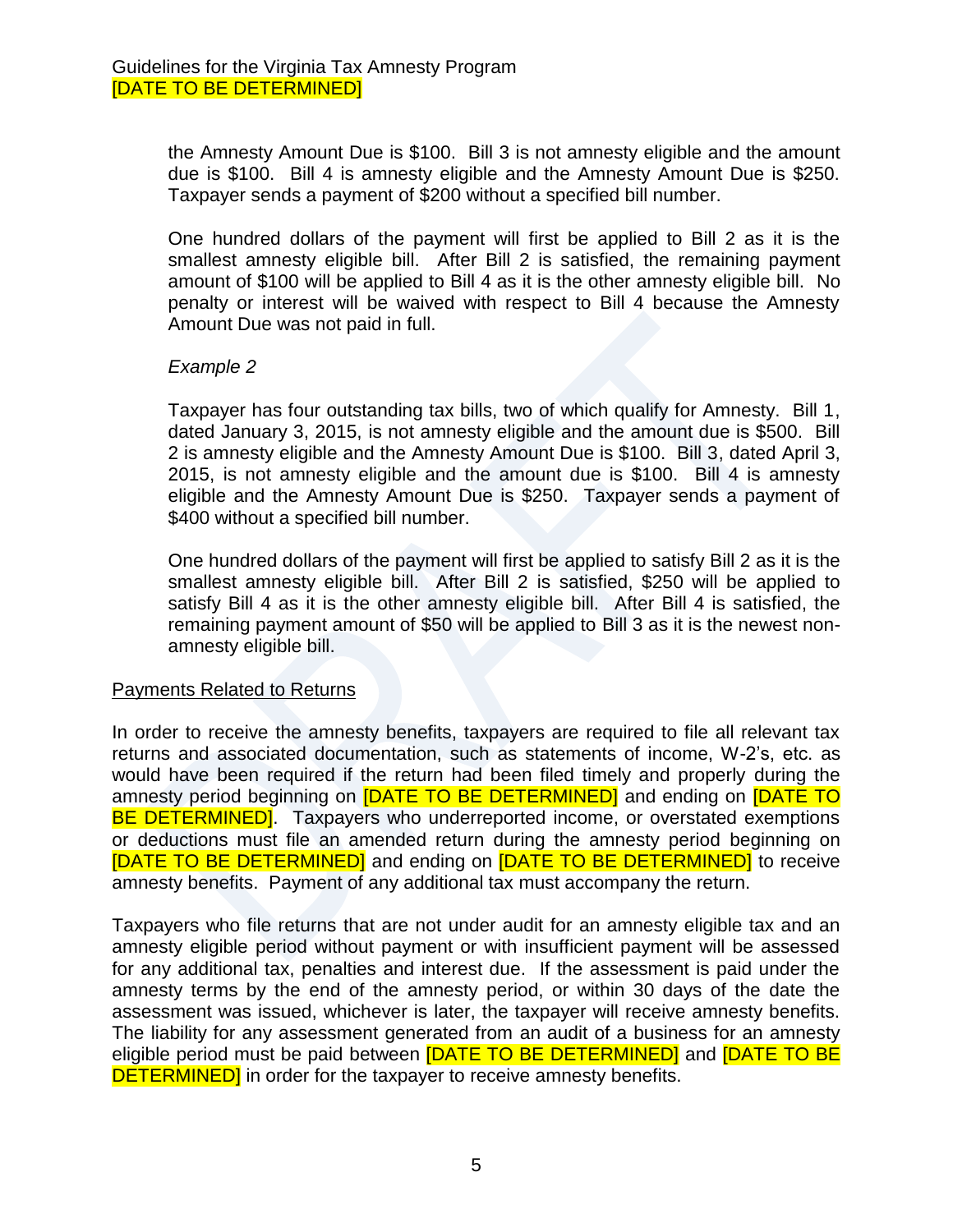# Interest

An interest rate of 5 percent, which is the average of the interest rate charged over the preceding 5 years as required by *Va. Code* § 58.1-1840.2(E), will be used to determine the interest on previously unfiled returns or underreported income. Interest will be calculated from the due date of the return through [DATE TO BE DETERMINED]. Interest for previously assessed delinquent returns can be calculated using the Interest Calculator located on the Amnesty website.

## Refunds

Refunds for previously unfiled tax returns are subject to the three-year statute of limitations regarding refunds as set forth in *Va. Code* §§ 58.1-499 and 58.1-1823. Taxpayers may receive a refund (or credit towards other liabilities) for an overpayment reported on a previously unfiled return or amended return only if the return is filed within three years from the original due date of the return.

If a taxpayer files an amended return during the amnesty period that reduces his tax liability, the taxpayer will not receive amnesty benefits. A refund will be issued when the amended return amount due is less than the amount of payments received for the original return. In addition, refunds will be issued to taxpayers who overpay their amnesty amount through oversight or miscalculation.

If a payment is received during the amnesty period for a bill or delinquent return that is not amnesty eligible, the payment will not be refunded. All refunds issued in connection with Amnesty transactions are subject to offset against outstanding Virginia tax bills, as well as amounts owed to state and local government agencies and to the Internal Revenue Service.

## Continued Collections

The Department will continue normal collection activities before, during, and after Amnesty. A taxpayer who chooses to wait to pay an assessment until the amnesty period begins faces the risk of collection action. Audits, liens, padlockings, revocations, and pending court actions will not cease during the amnesty period.

## **Special Cases**

## Assessments That Do Not Include Tax

Penalty only assessments for amnesty eligible tax types and periods will be waived under Amnesty. The taxpayer will not be required to take any action to qualify for amnesty benefits on such assessments.

If a taxpayer has an amnesty eligible assessment for penalty and interest or interest only and the total amount of interest for all such bills is less than or equal to \$50, the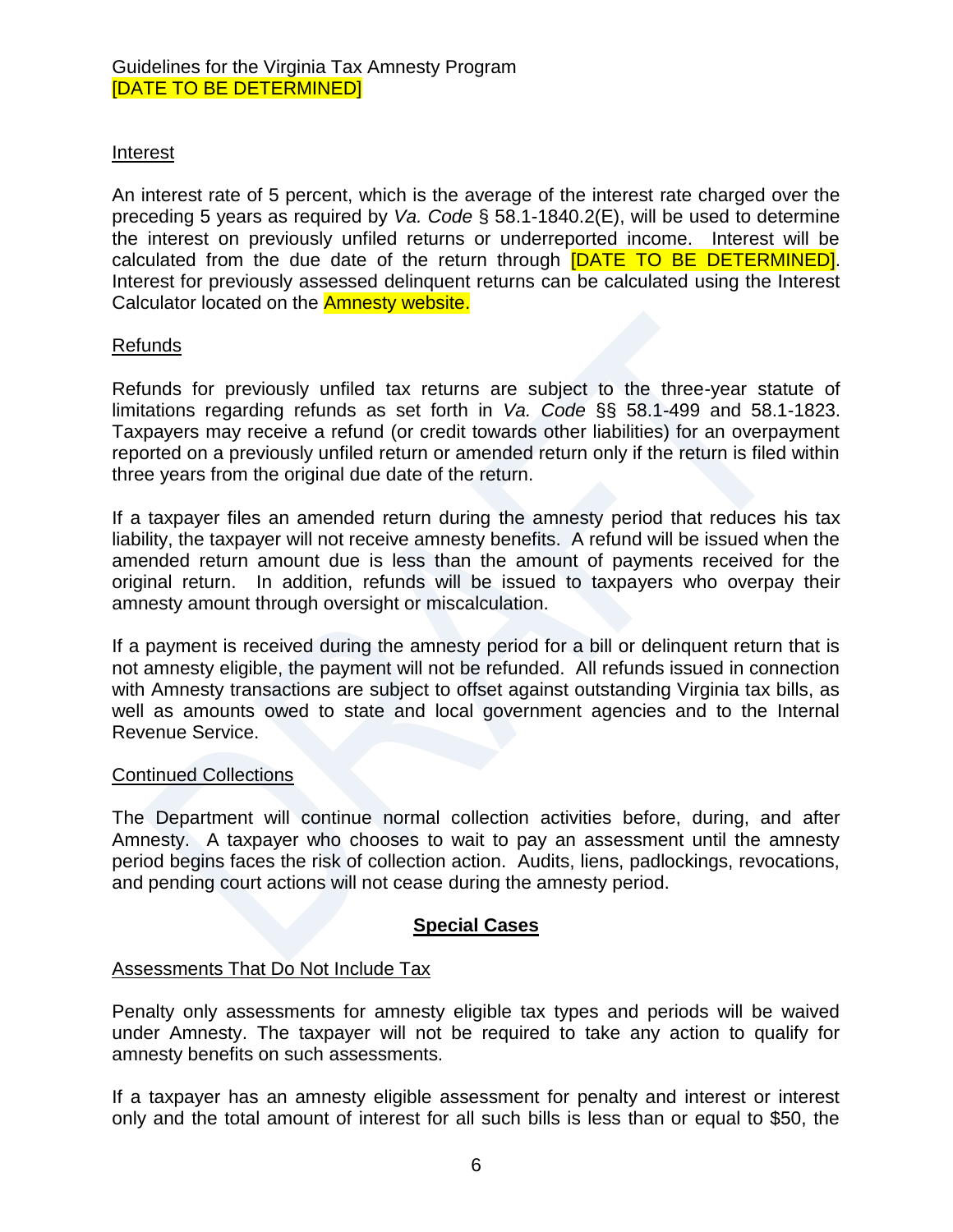penalty, if applicable and interest will be waived under Amnesty and the taxpayer will not be required to take any action to qualify for amnesty benefits on such assessment.

If a taxpayer has an amnesty eligible assessment for penalty and interest or interest only and the total amount of interest for all such bills is greater than \$50, the penalty, if applicable and 50 percent of the interest will be waived under Amnesty if the taxpayer pays the remaining amount of the interest according to amnesty terms. The Department will issue amnesty notices for affected accounts showing how much interest must be paid in order for the taxpayer to receive amnesty benefits.

#### Payment Plans

Taxpayers who have entered into a payment plan with the Department or any private collection agency contracted by the Department prior to the beginning of the amnesty period will be permitted to participate in Amnesty if the bill is otherwise amnesty eligible. However, in order to receive amnesty benefits, the bill must be paid in full according to amnesty terms during the amnesty period. Such taxpayers will not be subject to the 20 percent amnesty penalty provided they remain current on their pre-existing plans. However, if the taxpayer fails to make timely payments or otherwise fails to comply with the terms of any pre-existing plan, either during or after the amnesty period, the 20 percent penalty will be applied.

Additionally, taxpayers may enter into payment plans during the amnesty period. Such taxpayers will not be subject to the 20 percent amnesty penalty provided they remain current on their payment plans. If the taxpayer fails to make timely payments or otherwise fails to comply with the terms of any payment plan at any point during or after the amnesty period, the 20 percent penalty will be applied to the remaining balance. However, in order to receive amnesty benefits, the bill must be paid in full according to amnesty terms during the amnesty period.

## *Example 3*

Taxpayer entered into a one-year payment plan with the Department on **[DATE** TO BE DETERMINED], for an assessment of \$250 in tax and \$20 in interest, for a total bill of \$270.

The amnesty notice would show the total amount due as \$270 and an Amnesty Amount Due of \$260. To receive amnesty benefits the Taxpayer must pay in full the Amnesty Amount Due (\$260) during the amnesty period, **[DATE TO BE DETERMINED** through **[DATE TO BE DETERMINED]**. If the Amnesty Amount Due is not paid in full during the amnesty period, the Taxpayer would not receive the amnesty benefit and would owe the total amount. Taxpayer will not be subject to the 20 percent amnesty penalty provided he remains current on the payment plan during and after the amnesty period.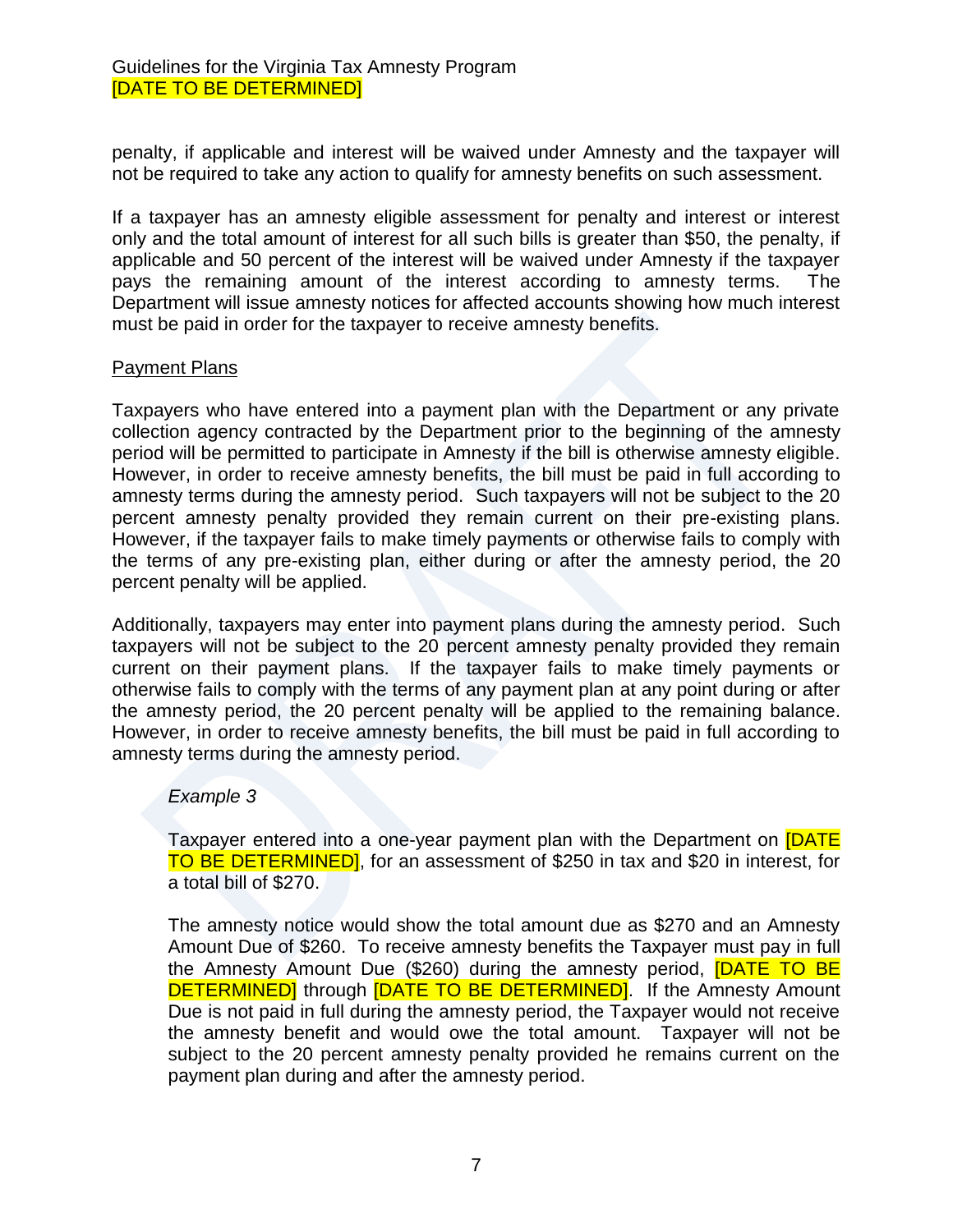# *Example 4*

Taxpayer receives an amnesty notice for an assessment of \$250 in tax and \$20 in interest, for a total amount due of \$270 and an Amnesty Amount Due of \$260. Taxpayer enters into a one-year payment plan with the Department during the amnesty period.

To receive amnesty benefits the Taxpayer must pay in full the Amnesty Amount Due (\$260) during the amnesty period, **[DATE TO BE DETERMINED]** through [DATE TO BE DETERMINED]. If the Amnesty Amount Due is not paid in full during the amnesty period, the Taxpayer would not receive the amnesty benefit and would owe the total amount. Taxpayer will not be subject to the 20 percent amnesty penalty provided he remains current on the payment plan during and after the amnesty period.

## *Example 5*

Taxpayer entered into a one-year payment plan with the Department on **[DATE** TO BE DETERMINED] to pay an assessment, but defaulted on the payment plan prior to the beginning of the amnesty period. Taxpayer is otherwise eligible for Amnesty. Taxpayer receives an amnesty notice listing the total amount due and the Amnesty Amount Due.

To receive amnesty benefits the Taxpayer must pay in full the Amnesty Amount Due during the amnesty period, **[DATE TO BE DETERMINED]** through **[DATE** TO BE DETERMINEDI. Taxpayer will be subject to the 20 percent amnesty penalty unless he pays the Amnesty Amount Due during Amnesty.

#### *Example 6*

Taxpayer has an outstanding assessment and enters into a one-year payment plan with the Department during the amnesty period to pay the assessment, but defaults on the payment plan after the amnesty period.

Taxpayer will be subject to the 20 percent amnesty penalty on the outstanding balance of the assessment.

#### Joint Filers

Taxpayers who file joint returns must both qualify for Amnesty on amnesty eligible bills and delinquent returns. If one of the joint filers currently has a jeopardy assessment, all separate bills and delinquent returns for that filer and all joint bills and delinquent returns involving that filer will be ineligible. However, if the other joint filer is eligible for Amnesty, any separate bill of that filer would be eligible to receive amnesty benefits, even though no benefit would apply to the joint bills.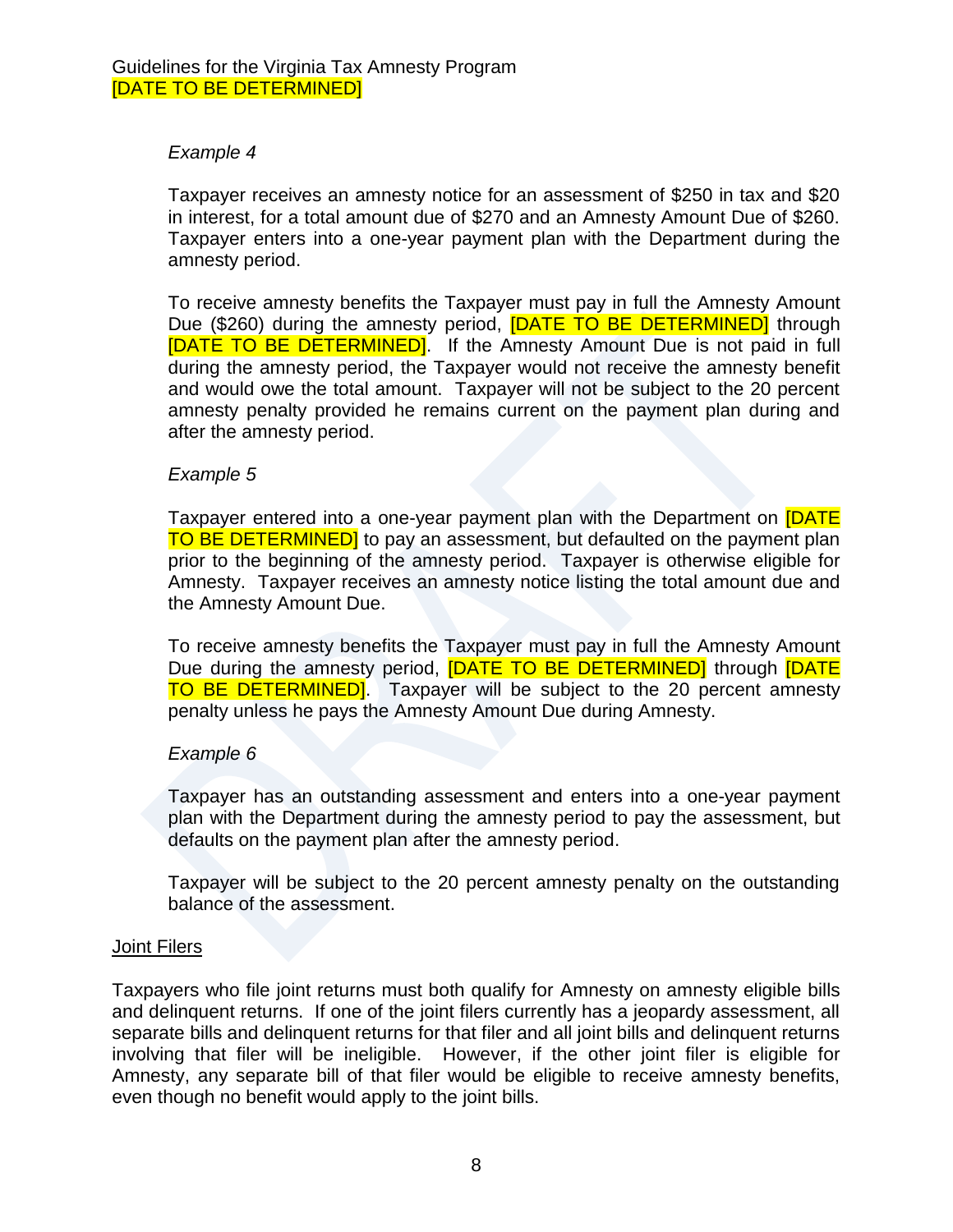Joint filer bills and delinquent returns will be listed only under the primary filer. Therefore, joint filers should be prepared to provide the name and social security number for both of the joint filers when contacting the Department about a joint bill.

#### Converted Assessments

Assessments that have been converted to responsible corporate officers under *Va. Code* § 58.1-1813 are eligible for amnesty benefits under the same amnesty terms applicable to the corresponding business entity. Both the applicable business bill and the related corporate officer must be eligible for amnesty in order for the converted assessment to be amnesty eligible. Amnesty will apply to bill balances for responsible corporate officers in the same manner as they would have been applied to the business entity. However, corporate officers under criminal investigation or prosecution under *Va. Code* § 58.1-1815 are not eligible for amnesty.

Bills from a business converted to more than one officer may be paid by any officer under the amnesty terms and all of the officers will then receive amnesty benefits for that particular bill.

#### *Example 7*

Corporation had an assessment for \$100 of tax, \$50 of penalties, and \$20 of interest. The assessment was converted to three responsible corporate officers (A, B, and C). Each corporate officer received an assessment for a total of \$170, which represents the tax, penalties, and interest of Corporation. Both the Corporation assessment and the conversion assessments of the corporate officers are eligible for Amnesty.

The amnesty notice sent to each corporate officer regarding such bill would show the total amount due as \$170 and an Amnesty Amount Due of \$110. Corporate Officer A pays the bill under the amnesty terms. The payment by Officer A satisfies the liability of the Corporation and Officers A, B, and C.

#### **Bills on Stop Prior to Amnesty**

In certain circumstances, the Department will place a bill on stop, which means that there will be a temporary hold on collection action and penalty and interest updates. A bill on stop prior to Amnesty will be updated for penalty and interest so that the amnesty notice will reflect the proper amount that must be paid in order for a taxpayer to receive amnesty benefits.

If a taxpayer files a formal appeal under *Va. Code* § 58.1-1821 for a bill, that bill will be placed on stop while the appeal is processed. The taxpayer's bill will be updated to reflect penalty and interest amounts through **[DATE TO BE DETERMINED]** so that the amnesty notice mailed to the taxpayer includes the correct amount the taxpayer must pay to receive amnesty benefits.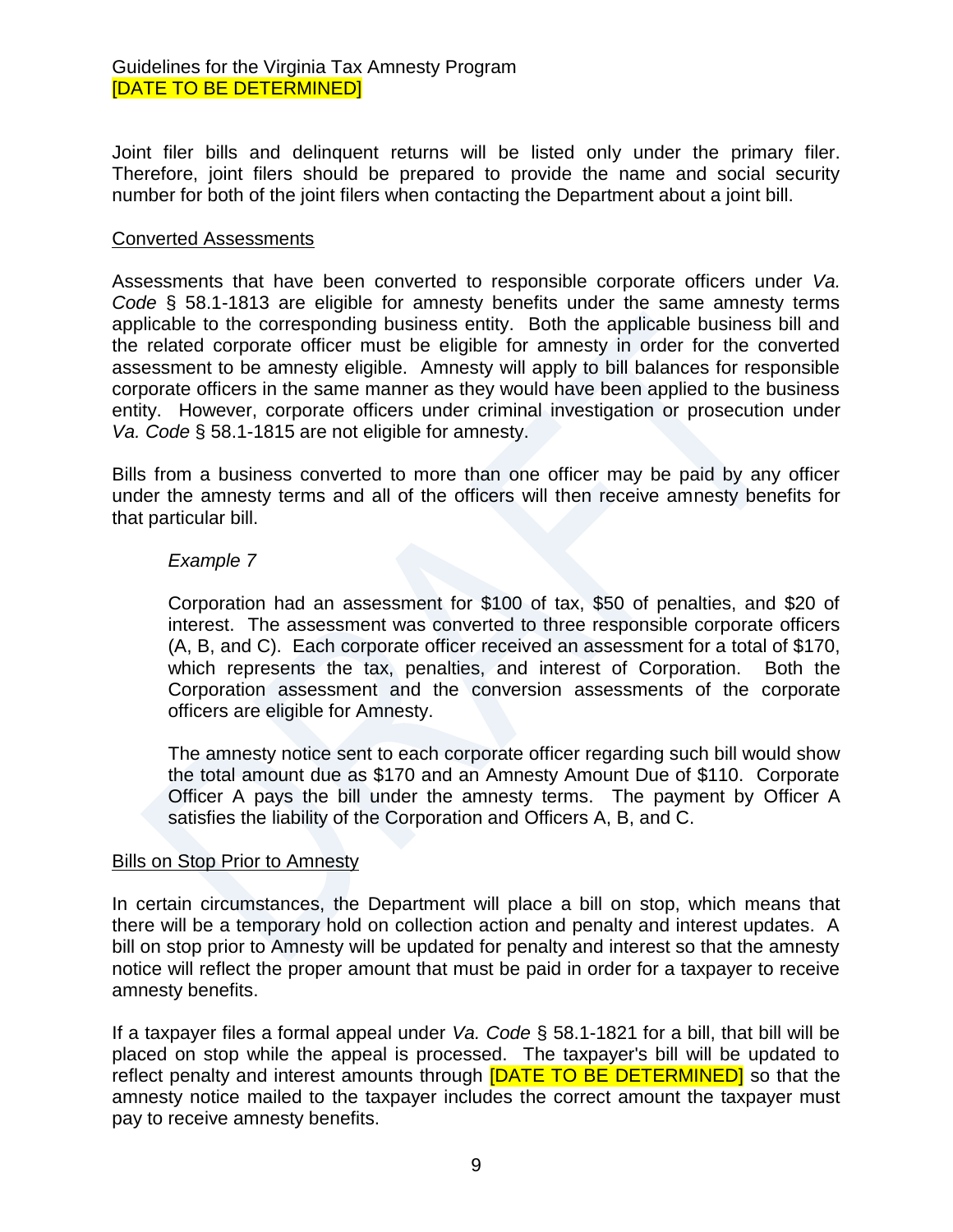# Appeals Under § 58.1-1821

Taxpayers who have an appeal pursuant to *Va. Code* § 58.1-1821 pending during Amnesty on an amnesty eligible assessment may receive amnesty benefits by paying the full amount of the tax and one half of the interest on the assessment. When the Department receives an amnesty payment for an assessment with a pending appeal, such payment will be deemed to be the taxpayer's withdrawal of the current appeal and waiver of the right to an additional administrative or judicial appeal.

#### Offers in Compromise

The offer in compromise process under *Va. Code* § 58.1-105 will continue during Amnesty and taxpayers who are the subject of an offer in compromise will be eligible for amnesty benefits on amnesty eligible assessments. A taxpayer may choose to withdraw an offer on an amnesty eligible bill by paying the full tax and one half of the interest due under the amnesty terms during the amnesty period.

#### Contested Assessments

Taxpayers who have a contested assessment or informal appeal on an amnesty eligible assessment may receive amnesty benefits by paying the full amount of the tax and one half of the interest on the assessment. By choosing to pay under the amnesty terms, the taxpayer withdraws the current protest and waives the right to an administrative or judicial appeal on the respective tax and tax period receiving amnesty benefits.

## Taxpayers in Bankruptcy

Taxpayers who are debtors in a bankruptcy proceeding may still receive amnesty benefits if they come forward and pay under amnesty terms, but are encouraged to consult with legal counsel. Taxpayers will not be mailed an amnesty notice for any bill or debt that is being addressed through a bankruptcy proceeding.

## Fraudulent Returns and Jeopardy or Fraud Assessments

Any taxpayer under criminal investigation or prosecution for filing a fraudulent return is not eligible for Amnesty. Any taxpayer under criminal investigation or prosecution for failing to file a return or to collect and account for sales or withholding taxes with the intent to evade the tax is also not eligible for Amnesty. Likewise, any taxpayer with an active jeopardy or fraud assessment is not eligible for Amnesty. All obligations of such taxpayers are ineligible for Amnesty. For example, if a taxpayer has one fraud assessment and two outstanding bills not related to fraud, none of the bills are amnesty eligible.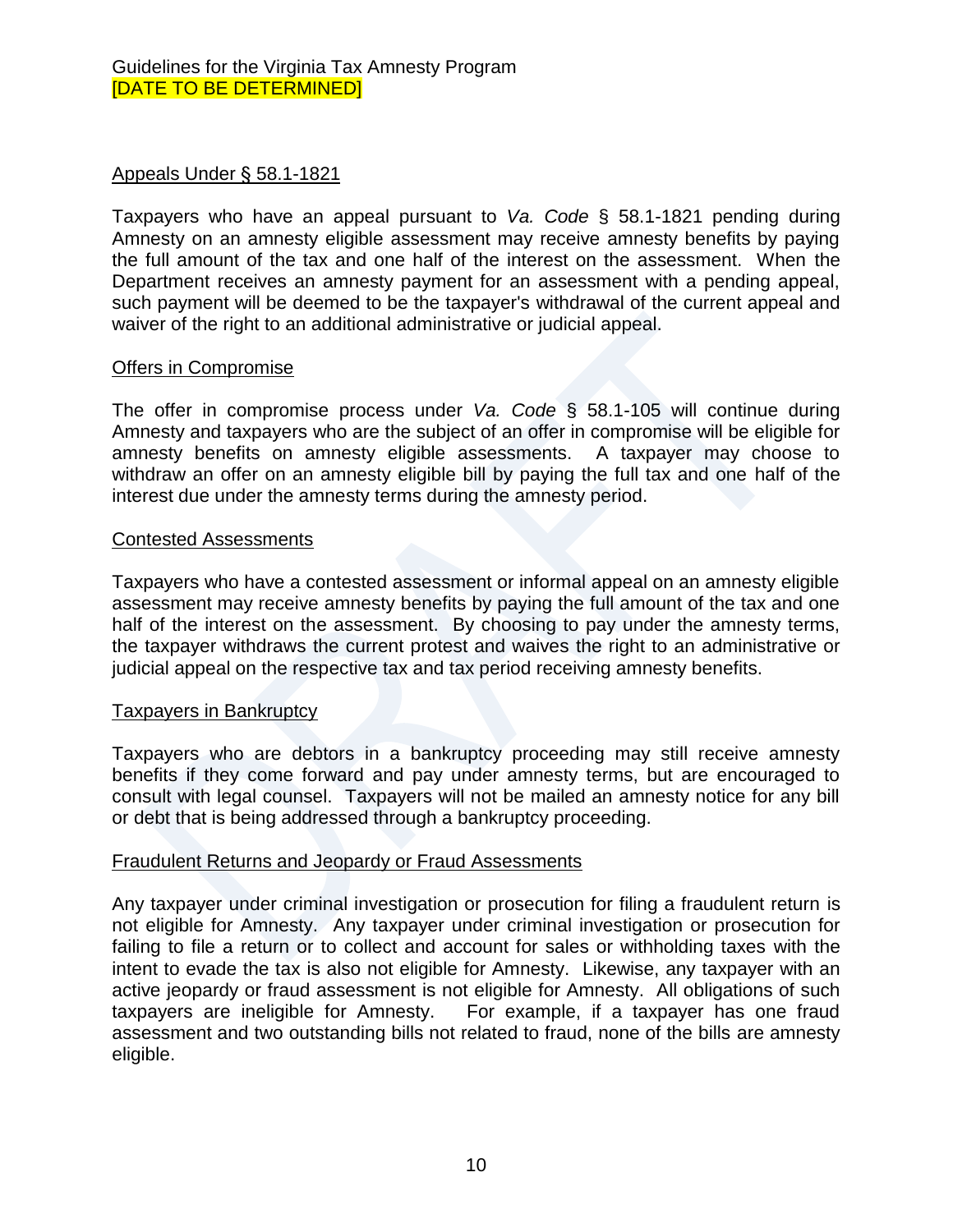# Issues Subject to a Virginia Court Decision on or after January 1, 2016

Tax liabilities attributable to an issue that is the subject of a decision of a Virginia court rendered on or after January 1, 2016 are not eligible for Amnesty. This applies to the following issues:

- 1. The claim of exception 1 to the addition relating to intangible expenses under § 58.1-402 A 8, which was at issue in *Kohl's Department Stores, Inc. v. Department of Taxation*, Case No. 760CL 12-1774 (Cir. Ct. of the City of Richmond, Feb. 3, 2016)
- 2. The denial of a request for an alternative method of allocation and apportionment under § 58.1-421, which was at issue in *Corporate Executive Board v. Department of Taxation*, Case No. CL13-3104 (Cir. Ct. of Arlington County, November 30, 2015), *dismissed* by the Virginia Supreme Court (June 9, 2016).

# **Post-Amnesty**

At the conclusion of Amnesty, any tax liability that was eligible for amnesty benefits but remains unpaid will be subject to a 20 percent penalty. Tax liabilities that were not eligible for amnesty benefits will not be subject to the 20 percent penalty. The penalty applies to unpaid taxes only, not to outstanding balances of penalties or interest. The 20 percent amnesty penalty will be in addition to all other penalties. The 20 percent penalty will not be applied to the following:

- 1. Assessments issued for additional amounts due on amnesty eligible returns, provided that the liability is paid by **[DATE TO BE DETERMINED]** or within 30 days from the date of assessment, whichever is later.
- 2. Any bill for which a payment plan was established prior to the amnesty period, provided that the taxpayer is current with the payment plan, makes timely payments during and after the amnesty period, and otherwise complies with the terms of the plan until the plan is successfully completed (see "Payment Plans" above).
- 3. Any bill for which a payment plan was established during the amnesty period, provided the taxpayer makes timely payments during and after the amnesty period and otherwise complies with the terms of the plan until the plan is successfully completed (see "Payment Plans" above).
- 4. Any amnesty eligible bill that is being appealed under *Va. Code* § 58.1-1821 during the amnesty period, provided the taxpayer pays the liability as determined by the Tax Commissioner within 30 days from the date of the final determination. If the taxpayer fails to satisfy the remaining liability within the 30 day period, the 20 percent penalty will be applied.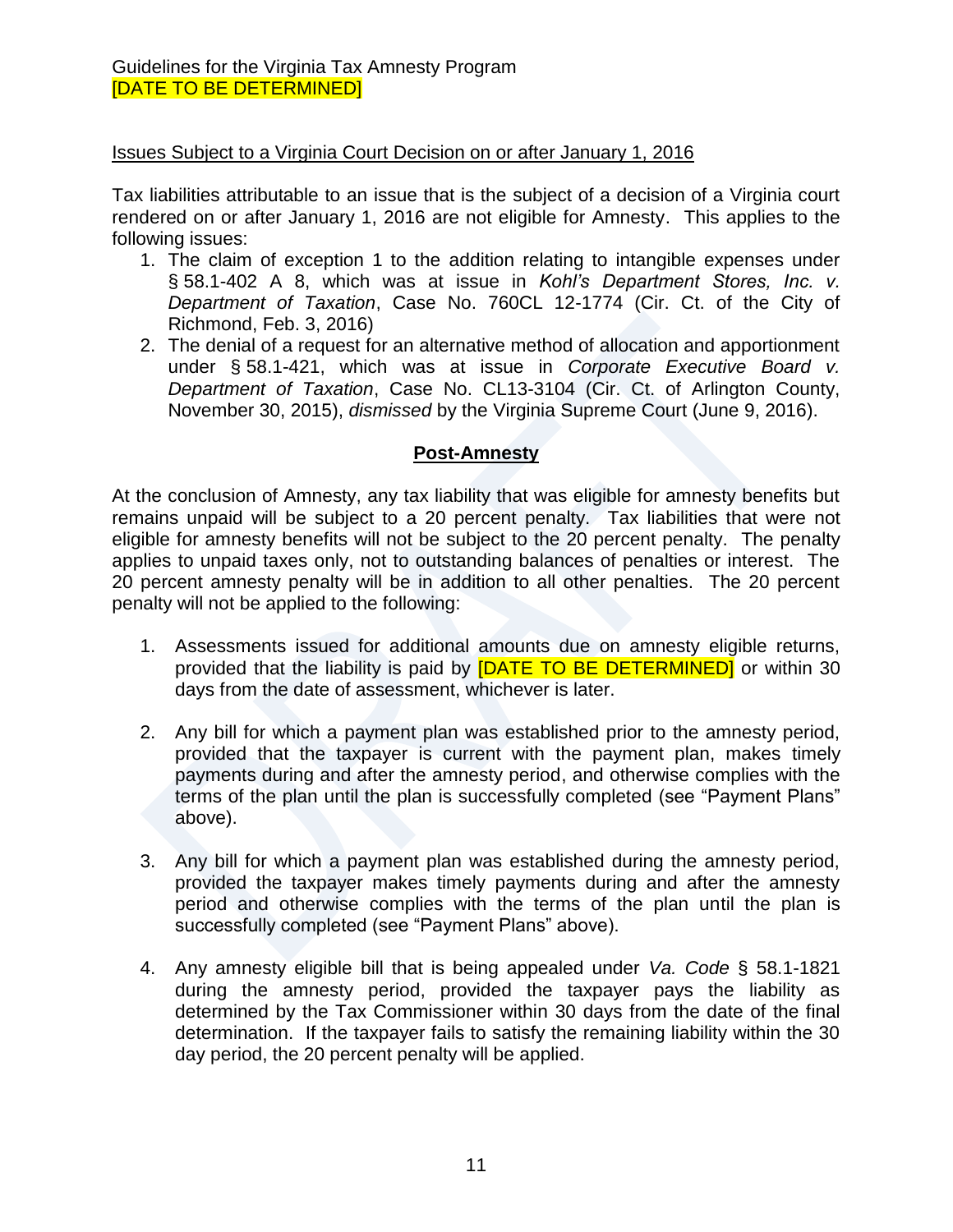- 5. Any amnesty eligible bill that is the subject of an offer in compromise under *Va. Code* § 58.1-105 during the amnesty period, provided that the taxpayer pays the remaining liability within the period specified in the Department's response to the offer in compromise. If the taxpayer fails to satisfy the remaining liability within the specified period, the 20 percent penalty will be applied.
- 6. Any bill or debt that is being addressed through a bankruptcy proceeding.
- 7. Any assessment generated from a field audit of a business for an amnesty eligible period, provided that the audit is the Department's first audit of the taxpayer, no penalty has been applied to the tax deficiency, any uncontested liability is paid by **[DATE TO BE DETERMINED]**, and payment for any contested liability remaining upon resolution of an appeal under *Va. Code* §§ 58.1-1821 or 58.1-1825 is paid within 30 days from the date of the Tax Commissioner's or the court's final determination.
- 8. Any assessment generated from a field audit of a business for an amnesty eligible period in cases where the audit is a second or subsequent audit of the taxpayer, provided that the Compliance Ratio is greater than 85 percent for sales tax and greater than 60 percent for use tax, no penalty has been applied to the tax deficiency, any uncontested liability is paid by **[DATE TO BE DETERMINED**, and payment for any contested liability remaining upon resolution of an appeal under *Va. Code* §§ 58.1-1821 or 58.1-1825 is paid within 30 days from the date of the Tax Commissioner's or the court's final determination.
- 9. Any assessment generated from an audit or examination of a business or individual performed by the Department that does not require a visit to the residence or business for an amnesty eligible period, provided that no penalty has been applied to the tax deficiency, any uncontested liability is paid by [DATE TO BE DETERMINED], and payment for any contested liability remaining upon resolution of an appeal under *Va. Code* §§ 58.1-1821 or 58.1-1825 is paid within 30 days from the date of the Tax Commissioner's or the court's final determination.
- 10. Any tax liability attributable to an issue that is the subject of a decision of a Virginia court rendered on or after January 1, 2016 (see "Issues Subject to a Virginia Court Decision on or after January 1, 2016" above).
- 11. Any assessment of the 20 percent post-amnesty penalty for an amnesty eligible period for which the Tax Commissioner determines that there is reasonable cause for the failure to participate in the 2017 Virginia Tax Amnesty Program, which determination and the reasons therefore shall be preserved among the records of the Department.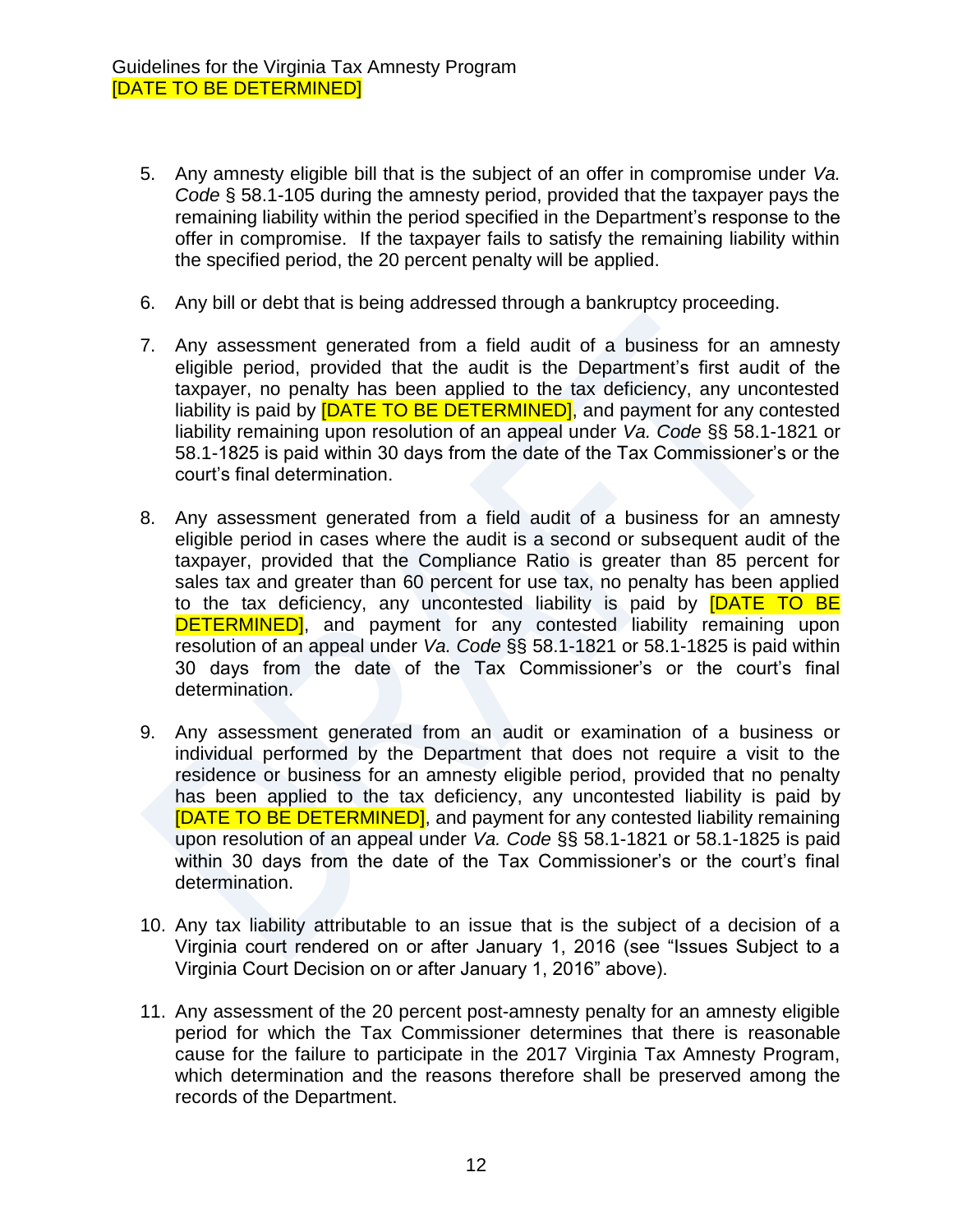# **Additional Information**

#### Amnesty Notices

Most taxpayers who are eligible for amnesty benefits will receive a notice through the mail. If an individual or business taxpayer has an outstanding tax bill or delinquent return that may be eligible and has NOT received a notice, he should review the eligibility information provided in the "Eligibility" section above. If the taxpayer has a copy of the outstanding bill from the Department, he may access the secure QuickPay service, using the 5-digit bill number and a business ID number or social security number for access. The QuickPay service will allow taxpayers to research the status of their accounts in a free and secure Internet environment. If the taxpayer does NOT have a bill from the Department, he may call the toll-free phone number  $TO BE$ DETERMINED].

#### Power of Attorney

In order for the Department to discuss confidential tax matters with an alternate party, a completed Form PAR 101 must be submitted. The official and preferred Power of Attorney Form of the Department is Form PAR 101, which can be found on the Department's website, [www.tax.virginia.gov.](http://www.tax.virginia.gov/) *Virginia Code* § 58.1-1834 requires the Department to provide a copy of any written correspondence, documentation or any other written materials that relate to a tax matter for which a taxpayer has filed a Power of Attorney Form to the person named to act under that express authority. A taxpayer's representative will receive a copy of the amnesty notice only for the tax matters that the representative is authorized to receive. Therefore, if the representative is not authorized to act on all tax matters for a taxpayer, the notice sent to the representative may not list the entire amnesty balance for the taxpayer.

The designation on an income tax return of a tax preparer as authorized to discuss that return with the Department authorizes that tax preparer to discuss any amnesty issues that may be related to that return.

#### How to Pay

The Department will provide multiple payment options during Amnesty:

- QuickPay The QuickPay service provides customers a free and secure online opportunity to research their account and pay bills.
- VATAX Online If a taxpayer is a registered VATAX Online user, the taxpayer can research his account and make payments during Amnesty at [https://www.ireg.tax.virginia.gov/VTOL.](https://www.ireg.tax.virginia.gov/VTOL)
- Credit card Customers can pay current tax bills with a credit card through a service provider at **ITO BE DETERMINED**. A fee will apply.